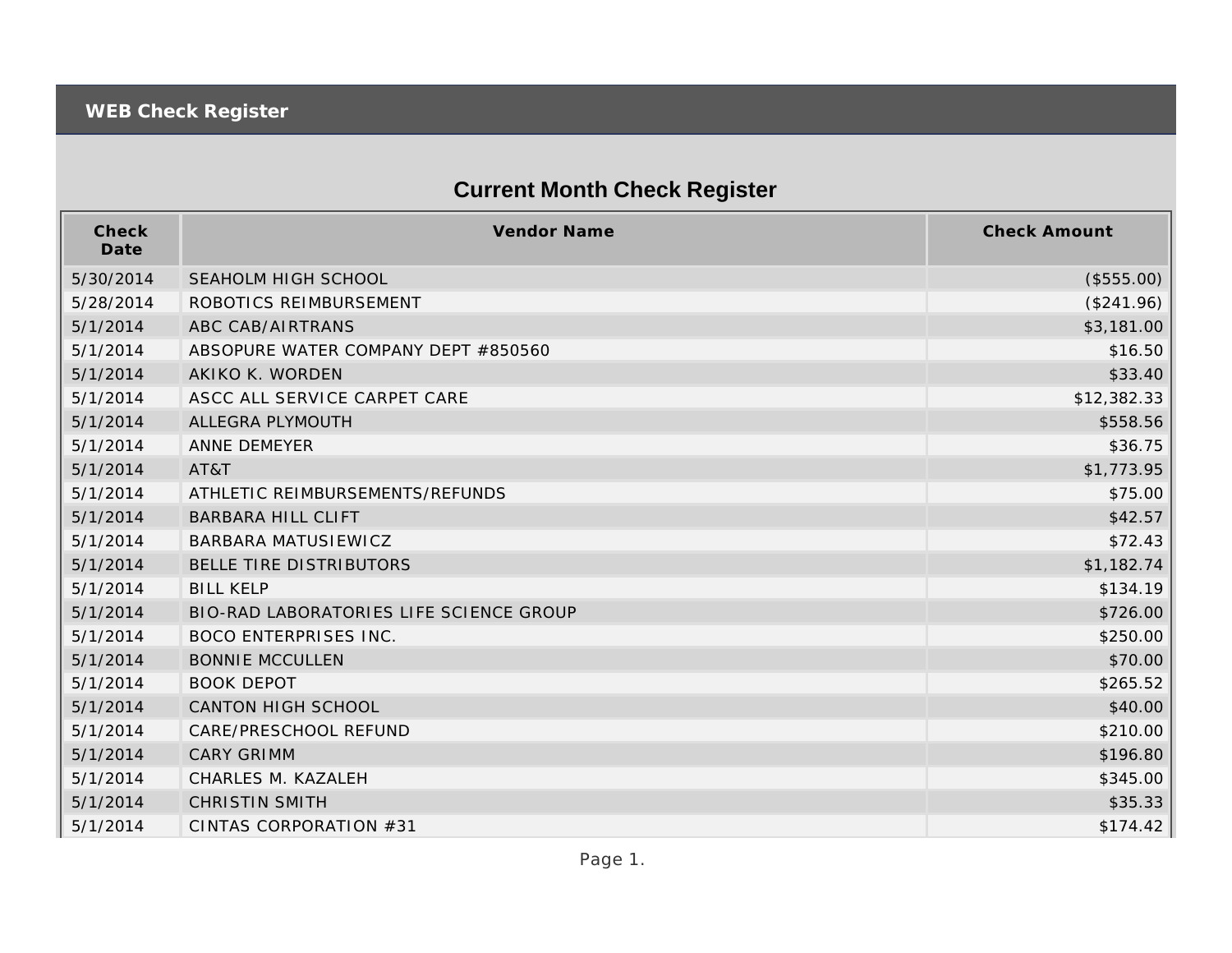| Check<br>Date | Vendor Name                                                          | <b>Check Amount</b> |
|---------------|----------------------------------------------------------------------|---------------------|
| 5/1/2014      | CONTRACT PAPER GROUP, INC.                                           | \$2,455.60          |
| 5/1/2014      | <b>CROWN AWARDS</b>                                                  | \$137.70            |
| 5/1/2014      | <b>CUMMINS BRIDGEWAY LLC</b>                                         | \$145.38            |
| 5/1/2014      | <b>DAVID ROWE</b>                                                    | \$160.00            |
| 5/1/2014      | DAWN M. CAPLING                                                      | \$80.89             |
| 5/1/2014      | EASTERN MICHIGAN UNIVERSITY                                          | \$11,730.08         |
| 5/1/2014      | ELIZABETH SZKRYBALO                                                  | \$10.00             |
| 5/1/2014      | EMILY PARKER POHLONSKI                                               | \$227.87            |
| 5/1/2014      | <b>ERIN BOEDEKER</b>                                                 | \$120.50            |
| 5/1/2014      | ETHAN MILES RANGE                                                    | \$1,000.00          |
| 5/1/2014      | EXECUTIVE ENERGY SERVICES, LLC ATTN: ACCOUNTS RECEIVABLE             | \$400.00            |
| 5/1/2014      | <b>FLINN SCIENTIFIC</b>                                              | \$564.80            |
| 5/1/2014      | FRANKLIN COVEY CLIENT SALES, INC.                                    | \$3,198.14          |
| 5/1/2014      | <b>GUY MONARCH H.I.T. FITNESS</b>                                    | \$2,645.00          |
| 5/1/2014      | HIGH SCHOOL REIMBURSEMENTS/REFUNDS                                   | \$67.26             |
| 5/1/2014      | HIGH SCHOOL REIMBURSEMENTS/REFUNDS                                   | \$23.32             |
| 5/1/2014      | HIGH SCHOOL REIMBURSEMENTS/REFUNDS                                   | \$85.99             |
| 5/1/2014      | HIGH SCHOOL REIMBURSEMENTS/REFUNDS                                   | \$18.95             |
| 5/1/2014      | HIGH SCHOOL REIMBURSEMENTS/REFUNDS                                   | \$55.00             |
| 5/1/2014      | HIGH SCHOOL REIMBURSEMENTS/REFUNDS                                   | \$115.56            |
| 5/1/2014      | HIGH SCHOOL REIMBURSEMENTS/REFUNDS                                   | \$26.79             |
| 5/1/2014      | HIGH SCHOOL REIMBURSEMENTS/REFUNDS                                   | \$100.00            |
| 5/1/2014      | HIGH SCHOOL REIMBURSEMENTS/REFUNDS                                   | \$5,850.00          |
| 5/1/2014      | HIGH SCHOOL REIMBURSEMENTS/REFUNDS                                   | \$38.00             |
| 5/1/2014      | HUMANEX VENTURES LLC                                                 | \$3,375.00          |
| 5/1/2014      | THE HUNTINGTON NATIONAL BANK ATTN: ELLEN M. CAMPBELL-CORPORATE TRUST | \$75.00             |
| 5/1/2014      | <b>KATHY GRISA</b>                                                   | \$102.86            |
| 5/1/2014      | <b>KATHY MILLER</b>                                                  | \$245.68            |
| 5/1/2014      | KENSINGTON VALLEY SPORTS, LLC                                        | \$136.80            |
| 5/1/2014      | LIFE INSURANCE COMPANY OF NORTH AMERICA CIGNA GROUP INSURANCE        | \$19,715.40         |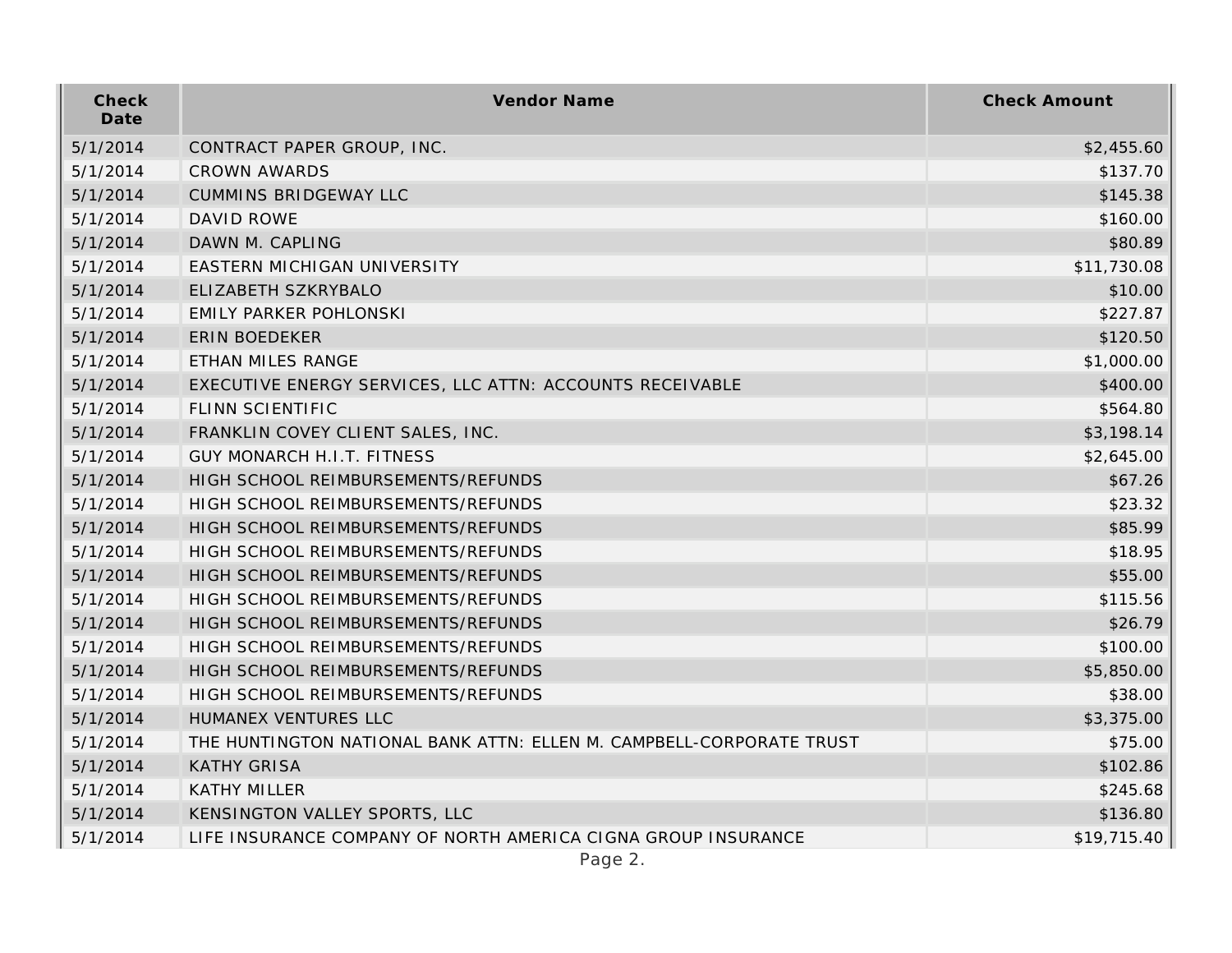| Check<br>Date | Vendor Name                                            | <b>Check Amount</b> |
|---------------|--------------------------------------------------------|---------------------|
| 5/1/2014      | MAKERBOT INDUSTRIES LLC                                | \$4,147.70          |
| 5/1/2014      | <b>MARCI ABEL</b>                                      | \$725.01            |
| 5/1/2014      | MARILEE DECHART                                        | \$186.31            |
| 5/1/2014      | MICHAEL ROSKAMP ARTISTIC ATTITUDES                     | \$112.50            |
| 5/1/2014      | MICHELLE EVANS                                         | \$39.51             |
| 5/1/2014      | MICHIGAN INTERSCHOLASTIC FORENSIC ASSOC. MIFA          | \$129.00            |
| 5/1/2014      | <b>NEIL LEVIN</b>                                      | \$230.00            |
| 5/1/2014      | NORTHVILLE COMMUNITY FOUNDATION                        | \$721.00            |
| 5/1/2014      | NOVI HIGH SCHOOL BAND BOOSTERS                         | \$700.00            |
| 5/1/2014      | NOVI MEADOWS REIMBURSEMENTS/REFUNDS                    | \$100.00            |
| 5/1/2014      | OAKLAND PROFESSIONALS FOR SCHOOL-AGE CHILD CARE OPSACC | \$60.00             |
| 5/1/2014      | PETTY CASH-LISA FENCHEL NOVI MEADOWS                   | \$131.41            |
| 5/1/2014      | PIONEER HOLDINGS, INC. SERVPRO OF BLOOMFIELD           | \$7,161.18          |
| 5/1/2014      | PROVIDENCE OCCUPATIONAL HEALTH PARTNERS                | \$55.00             |
| 5/1/2014      | ROYAL TRUCK & TRAILER SALES & SERVICE INC.             | \$313.18            |
| 5/1/2014      | RUGG'S RECOMMENDATIONS                                 | \$29.00             |
| 5/1/2014      | START-ALL ENTERPRISES                                  | \$136.54            |
| 5/1/2014      | <b>TERRY PROBEN</b>                                    | \$144.11            |
| 5/1/2014      | THREADWORKS, LTD                                       | \$199.37            |
| 5/1/2014      | UNITY SCHOOL BUS PARTS                                 | \$223.60            |
| 5/1/2014      | US FOODS, INC.                                         | \$490.17            |
| 5/1/2014      | VARSITY NEWS NETWORK, INC.                             | \$1,200.00          |
| 5/1/2014      | <b>VARSITY SPIRIT FASHIONS</b>                         | \$250.00            |
| 5/1/2014      | VSC, INC                                               | \$1,783.00          |
| 5/1/2014      | WAGEWORKS, INC                                         | \$795.16            |
| 5/1/2014      | WESTERN WAYNE WOLFPACK                                 | \$1,280.00          |
| 5/1/2014      | WRIGHT TOOL COMPANY                                    | \$1,255.00          |
| 5/1/2014      | WW WILLIAMS MIDWEST INC. DBA WW WILLIAMS               | \$489.52            |
| 5/1/2014      | AL'S ASPHALT PAVING COMPANY                            | \$11,100.00         |
| 5/1/2014      | PLANTE & MORAN CRESA, LLC                              | \$18,671.70         |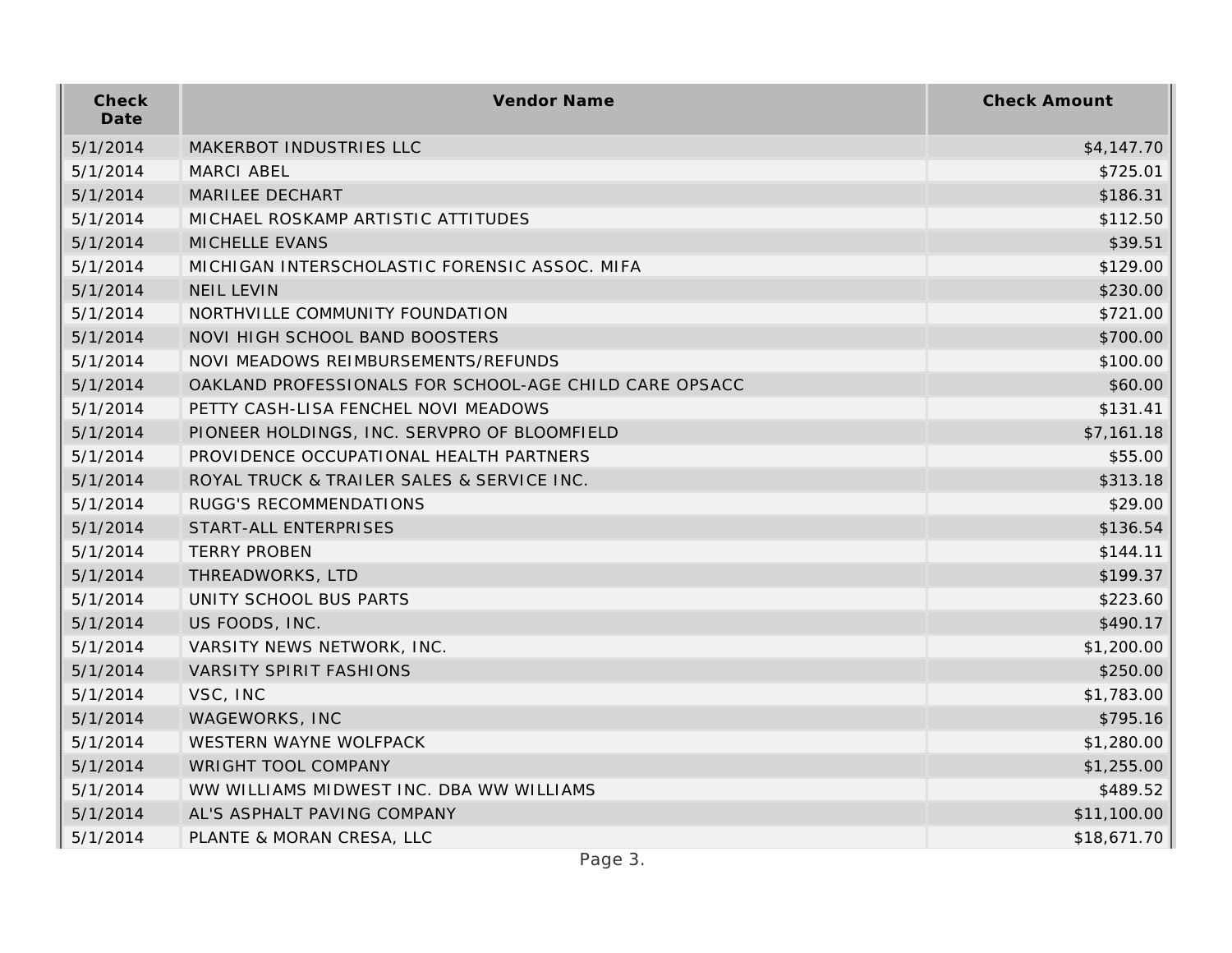| Check<br>Date | Vendor Name                                   | <b>Check Amount</b> |
|---------------|-----------------------------------------------|---------------------|
| 5/2/2014      | DONYA PIZZA NOVI LLC, DBA COTTAGE INN PIZZA   | \$1,560.00          |
| 5/2/2014      | <b>JOAN CRISTIANO</b>                         | \$35.46             |
| 5/2/2014      | <b>KIM'S GARDENS</b>                          | \$3,075.00          |
| 5/2/2014      | LIVONIA ITALIAN BAKERY                        | \$272.25            |
| 5/2/2014      | <b>LORRIE SMITH</b>                           | \$200.00            |
| 5/2/2014      | NOVI TOWN PIZZA LLC                           | \$1,575.50          |
| 5/2/2014      | PIZZA HUT/REDBERRY RESTO BRANDS INTL INC.     | \$381.25            |
| 5/2/2014      | <b>BILL KELP</b>                              | \$320.00            |
| 5/2/2014      | <b>BRADLEY DELLACQUIA</b>                     | \$75.00             |
| 5/2/2014      | CHRISTOPHER E. SHAW                           | \$75.00             |
| 5/2/2014      | DTE ENERGY                                    | \$0.00              |
| 5/2/2014      | DTE ENERGY                                    | \$11,372.22         |
| 5/2/2014      | ENVIRO-CLEAN SERVICES, INC.                   | \$121,596.04        |
| 5/2/2014      | ERIC J. RADCLIFFE                             | \$75.00             |
| 5/2/2014      | <b>JENNA SCHROEDER</b>                        | \$110.00            |
| 5/2/2014      | JILL MARIE MALOY                              | \$110.00            |
| 5/2/2014      | <b>JOHN EVANS</b>                             | \$75.00             |
| 5/2/2014      | <b>JOHN LYONS</b>                             | \$75.00             |
| 5/2/2014      | <b>KENDALL SHERMAN</b>                        | \$60.00             |
| 5/2/2014      | <b>KEVIN LEARY</b>                            | \$110.00            |
| 5/2/2014      | MARC P. LAWRENCE                              | \$50.00             |
| 5/2/2014      | MATHESON TRI-GAS, INC.                        | \$439.60            |
| 5/2/2014      | <b>MATIAS MARKS</b>                           | \$75.00             |
| 5/2/2014      | NICK AT NIGHT DJ SERVICE KEITH N. ANDERSON II | \$300.00            |
| 5/2/2014      | PATRICK T. GRADY                              | \$110.00            |
| 5/2/2014      | PETTY CASH-DAVID ASCHER NOVI WOODS            | \$199.13            |
| 5/2/2014      | RICHARD SCHMIDT                               | \$110.00            |
| 5/2/2014      | THE RIEGLE PRESS, INC.                        | \$217.89            |
| 5/2/2014      | RON W. SNOOK                                  | \$110.00            |
| 5/2/2014      | <b>STEVEN BESK</b>                            | \$50.00             |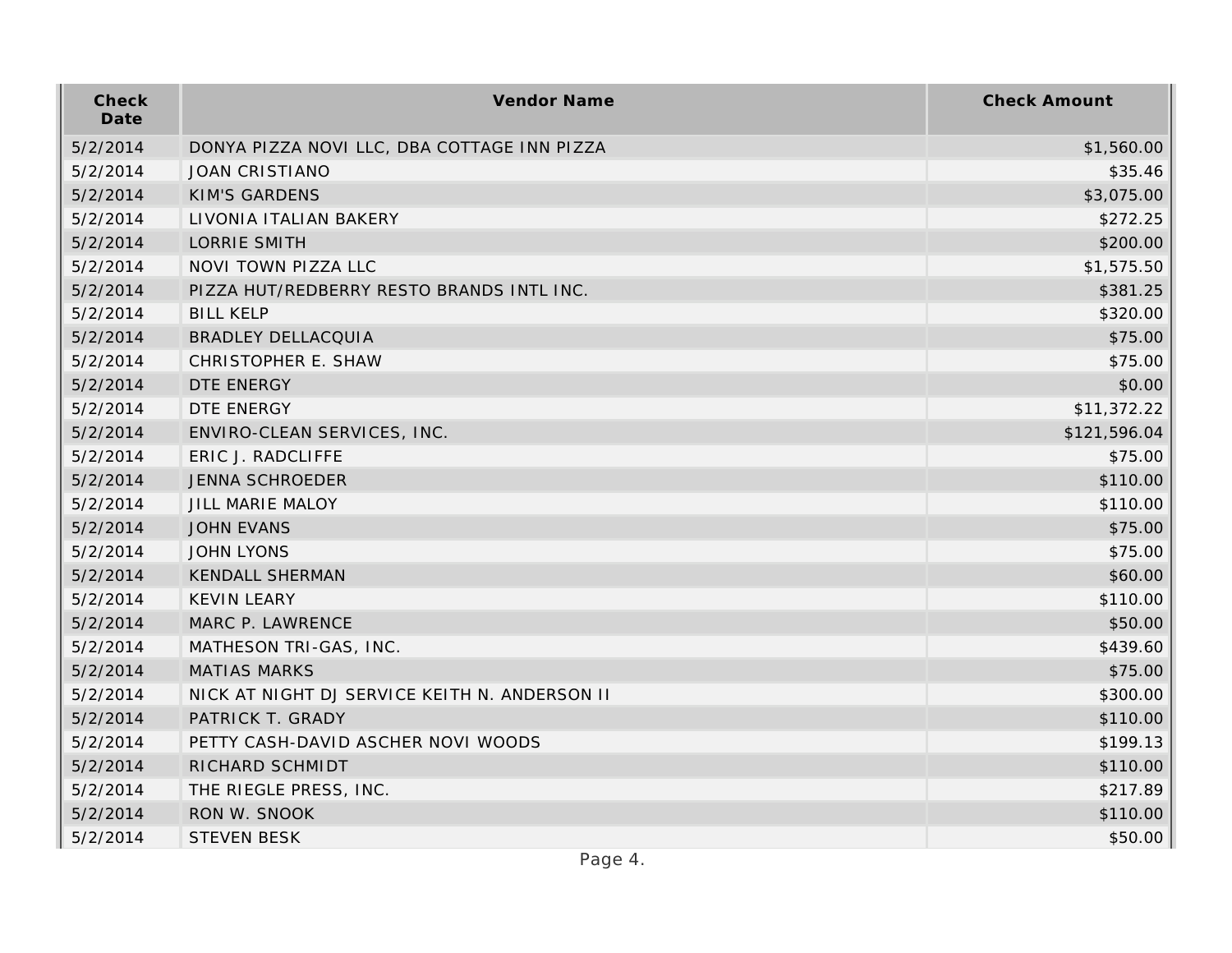| Check<br>Date | Vendor Name                                 | <b>Check Amount</b> |
|---------------|---------------------------------------------|---------------------|
| 5/2/2014      | <b>SVETO NESOVSKI</b>                       | \$50.00             |
| 5/2/2014      | THRUN LAW FIRM, P.C.                        | \$13,311.16         |
| 5/8/2014      | ACE TRANSPORTATION INC.                     | \$2,208.00          |
| 5/8/2014      | ANNETTE MARIE VANDERMEY                     | \$59.95             |
| 5/8/2014      | ARIELLE NICOLE BEAR BLOOM                   | \$1,548.60          |
| 5/8/2014      | ATHLETIC REIMBURSEMENTS/REFUNDS             | \$175.00            |
| 5/8/2014      | ATHLETIC REIMBURSEMENTS/REFUNDS             | \$149.99            |
| 5/8/2014      | ATHLETIC REIMBURSEMENTS/REFUNDS             | \$175.00            |
| 5/8/2014      | ATHLETIC REIMBURSEMENTS/REFUNDS             | \$75.00             |
| 5/8/2014      | BAAW, LLC                                   | \$30.00             |
| 5/8/2014      | BLACKMON ENTERPRISES INNOVATIVEATHLETIC.COM | \$808.41            |
| 5/8/2014      | ROBERT C. HOOD, JR.                         | \$35.00             |
| 5/8/2014      | <b>BREDA PANTALONE</b>                      | \$90.73             |
| 5/8/2014      | CARE/PRESCHOOL REFUND                       | \$550.28            |
| 5/8/2014      | CAROL DIGLIO                                | \$590.72            |
| 5/8/2014      | COYOTE GOLF CLUB                            | \$160.00            |
| 5/8/2014      | DAN CABELLO                                 | \$65.00             |
| 5/8/2014      | DANIEL REASON                               | \$110.00            |
| 5/8/2014      | DARBY HOPPENSTEDT                           | \$25.44             |
| 5/8/2014      | DAWN M. CAPLING                             | \$167.23            |
| 5/8/2014      | DEBORAH E. KARABEES-BETTS                   | \$60.00             |
| 5/8/2014      | <b>DENNIS HANNON</b>                        | \$110.00            |
| 5/8/2014      | DON GAY JR.                                 | \$110.00            |
| 5/8/2014      | DTE ENERGY                                  | \$164.58            |
| 5/8/2014      | EMILY PARKER POHLONSKI                      | \$2,987.00          |
| 5/8/2014      | ERIC J. RADCLIFFE                           | \$35.00             |
| 5/8/2014      | FEDEX ACCT ***378 or ACCT ***353            | \$21.62             |
| 5/8/2014      | FINIS, INC.                                 | \$460.99            |
| 5/8/2014      | FRASER PUBLIC SCHOOLS                       | \$225.00            |
| 5/8/2014      | <b>GREGORY J. CALABRESE</b>                 | \$75.00             |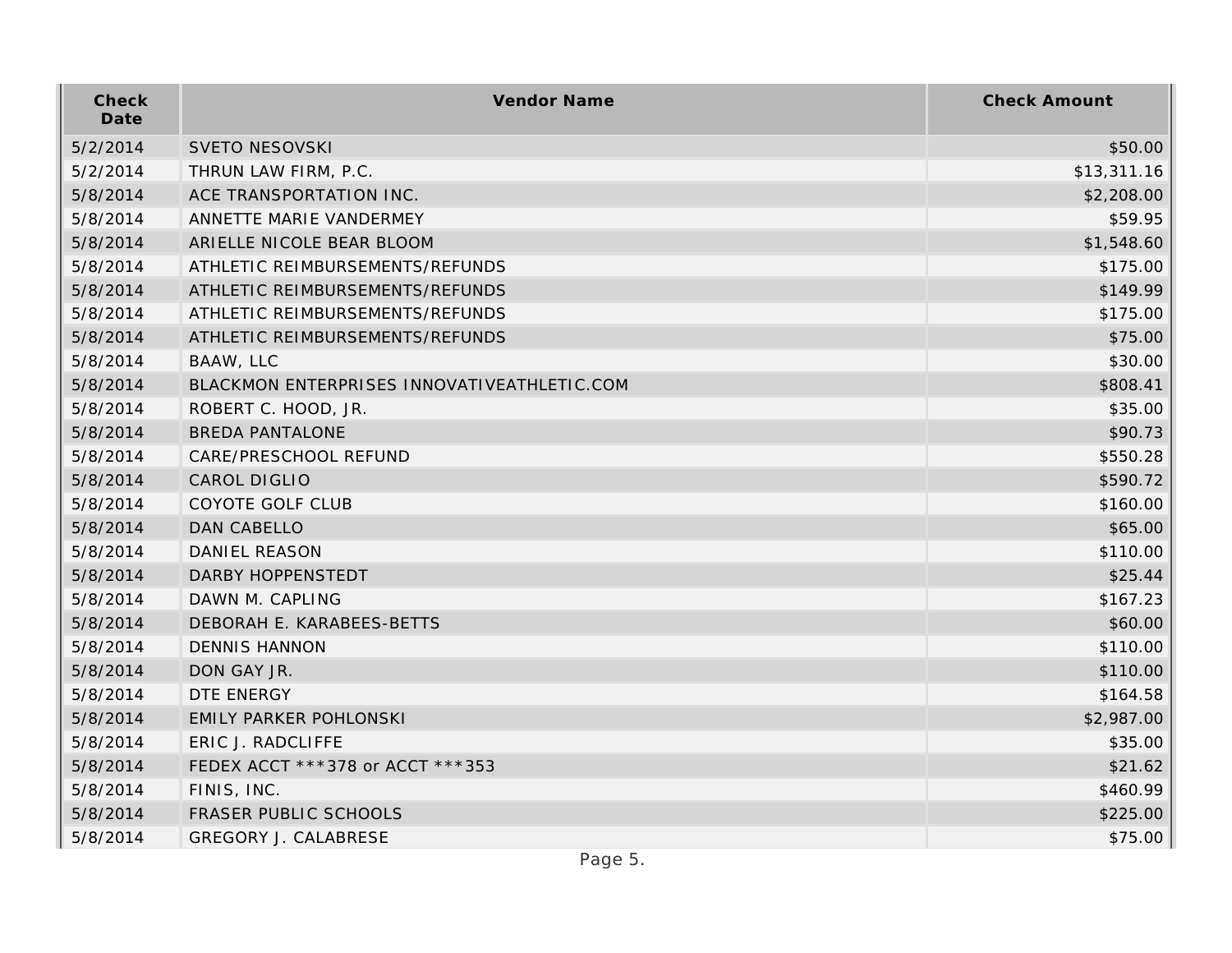| Check<br>Date | Vendor Name                       | <b>Check Amount</b> |
|---------------|-----------------------------------|---------------------|
| 5/8/2014      | JANIS L. STAHR                    | \$125.00            |
| 5/8/2014      | <b>JENNA SCHROEDER</b>            | \$110.00            |
| 5/8/2014      | <b>JENNIFER COLBY</b>             | \$20.97             |
| 5/8/2014      | JENNIFER KERBRAT                  | \$155.10            |
| 5/8/2014      | <b>JOHN EVANS</b>                 | \$50.00             |
| 5/8/2014      | JS FRY CONSULTING                 | \$3,595.90          |
| 5/8/2014      | <b>KELLIE LACH</b>                | \$298.43            |
| 5/8/2014      | <b>KENNETH WIKLE</b>              | \$45.00             |
| 5/8/2014      | <b>KEVIN FLYNN</b>                | \$45.00             |
| 5/8/2014      | <b>KEVIN LEARY</b>                | \$110.00            |
| 5/8/2014      | KIRK EDWARD DEMARS                | \$110.00            |
| 5/8/2014      | KRISTIN A. RIDAL                  | \$70.00             |
| 5/8/2014      | LAURIE JONES                      | \$58.65             |
| 5/8/2014      | <b>LAWRENCE MILLS</b>             | \$75.00             |
| 5/8/2014      | <b>MARSHA REID</b>                | \$90.77             |
| 5/8/2014      | MICHELLE HURLEY                   | \$104.75            |
| 5/8/2014      | MICHIGAN TOURNAMENT FLEET         | \$842.47            |
| 5/8/2014      | MILFORD HIGH SCHOOL               | \$350.00            |
| 5/8/2014      | <b>NADER GHOUJEGHI</b>            | \$50.00             |
| 5/8/2014      | OAKLAND COMMUNITY COLLEGE         | \$757.60            |
| 5/8/2014      | OFFICE DEPOT                      | \$321.00            |
| 5/8/2014      | ORCHARD HILLS REIMB/REFUND        | \$1,602.44          |
| 5/8/2014      | PAUL SCHMID                       | \$41.89             |
| 5/8/2014      | RAYMOND KUHR                      | \$75.00             |
| 5/8/2014      | RELIABLE DELIVERY LOGISTICS, INC. | \$1,404.00          |
| 5/8/2014      | <b>RICK GREEN</b>                 | \$77.00             |
| 5/8/2014      | <b>ROBERT SAXTON</b>              | \$205.50            |
| 5/8/2014      | RONALD J. EBERLINE                | \$75.00             |
| 5/8/2014      | <b>RORI MEYERINK</b>              | \$165.97            |
| 5/8/2014      | RUSSELL J. HAPANOWICZ             | \$60.00             |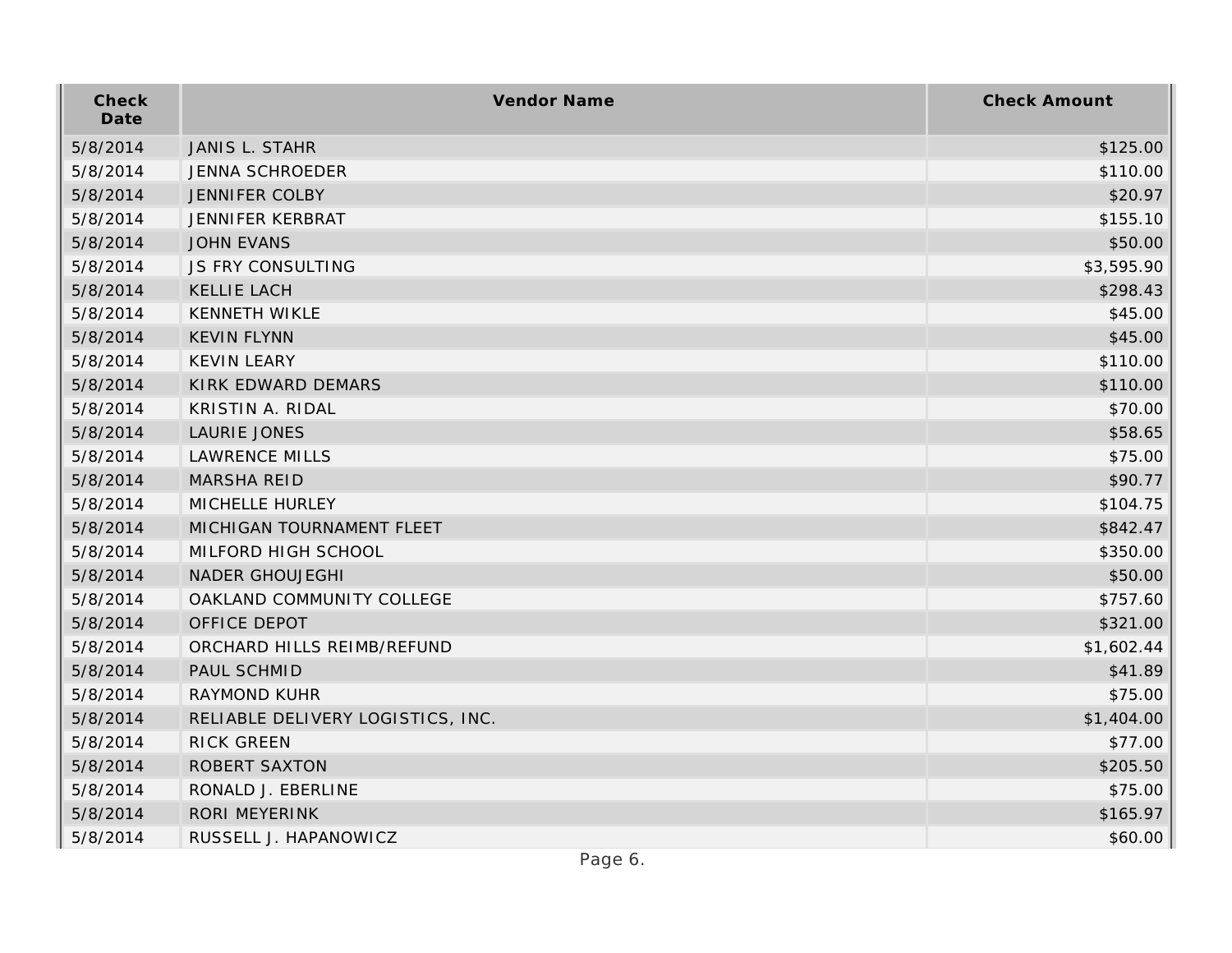| Check<br>Date | Vendor Name                                                           | <b>Check Amount</b> |
|---------------|-----------------------------------------------------------------------|---------------------|
| 5/8/2014      | SAMSON EQUIPMENT, INC.                                                | \$3,107.00          |
| 5/8/2014      | SARA CANNISTRARO RUSSELL                                              | \$475.00            |
| 5/8/2014      | SCHOLASTIC BOOK FAIRS                                                 | \$2,667.09          |
| 5/8/2014      | <b>SCIENCE ALIVE</b>                                                  | \$981.00            |
| 5/8/2014      | THREADWORKS, LTD                                                      | \$427.00            |
| 5/8/2014      | <b>TOTAL SPORTS</b>                                                   | \$5,250.00          |
| 5/8/2014      | WEST BLOOMFIELD SCHOOL DISTRICT                                       | \$252.50            |
| 5/8/2014      | DONYA PIZZA NOVI LLC, DBA COTTAGE INN PIZZA                           | \$1,314.00          |
| 5/8/2014      | <b>JAN O'SHAUNESSEY</b>                                               | \$176.00            |
| 5/8/2014      | LB OFFICE PRODUCTS                                                    | \$120.90            |
| 5/8/2014      | LIVONIA ITALIAN BAKERY                                                | \$474.75            |
| 5/8/2014      | NOVI TOWN PIZZA LLC                                                   | \$1,822.75          |
| 5/8/2014      | PIZZA HUT/REDBERRY RESTO BRANDS INTL INC.                             | \$775.00            |
| 5/9/2014      | AXA EQUITABLE EQUI-VEST                                               | \$111.08            |
| 5/9/2014      | CHAPTER 13 TRUSTEE DAVID WM. RUSKIN                                   | \$770.09            |
| 5/9/2014      | INTERNATIONAL UNION OPERATING ENGINEERS, LOCAL 324                    | \$116.20            |
| 5/9/2014      | <b>MEFSA</b>                                                          | \$126.20            |
| 5/9/2014      | MISDU MICHIGAN STATE DISBURSEMENT                                     | \$2,199.57          |
| 5/9/2014      | PHEAA PENNSYLVANIA HIGHER EDUCATION ASSISTANCE AGENCY                 | \$188.17            |
| 5/9/2014      | U.S. DEPARTMENT OF EDUCATION STUDENT FINANCIAL ASSISTANCE/COLLECTIONS | \$170.67            |
| 5/9/2014      | <b>UNITED WAY</b>                                                     | \$75.00             |
| 5/15/2014     | A PARTS WAREHOUSE                                                     | \$59.90             |
| 5/15/2014     | ABC CAB/AIRTRANS                                                      | \$1,955.00          |
| 5/15/2014     | ARIELLE NICOLE BEAR BLOOM                                             | \$1,073.00          |
| 5/15/2014     | AT&T                                                                  | \$1,740.97          |
| 5/15/2014     | AT&T                                                                  | \$62.74             |
| 5/15/2014     | <b>AT&amp;T LONG DISTANCE</b>                                         | \$334.91            |
| 5/15/2014     | <b>AT&amp;T MOBILITY</b>                                              | \$1,557.63          |
| 5/15/2014     | <b>BARBARA CORWIN</b>                                                 | \$80.00             |
| 5/15/2014     | CDW GOVERNMENT, INC.                                                  | \$2,290.00          |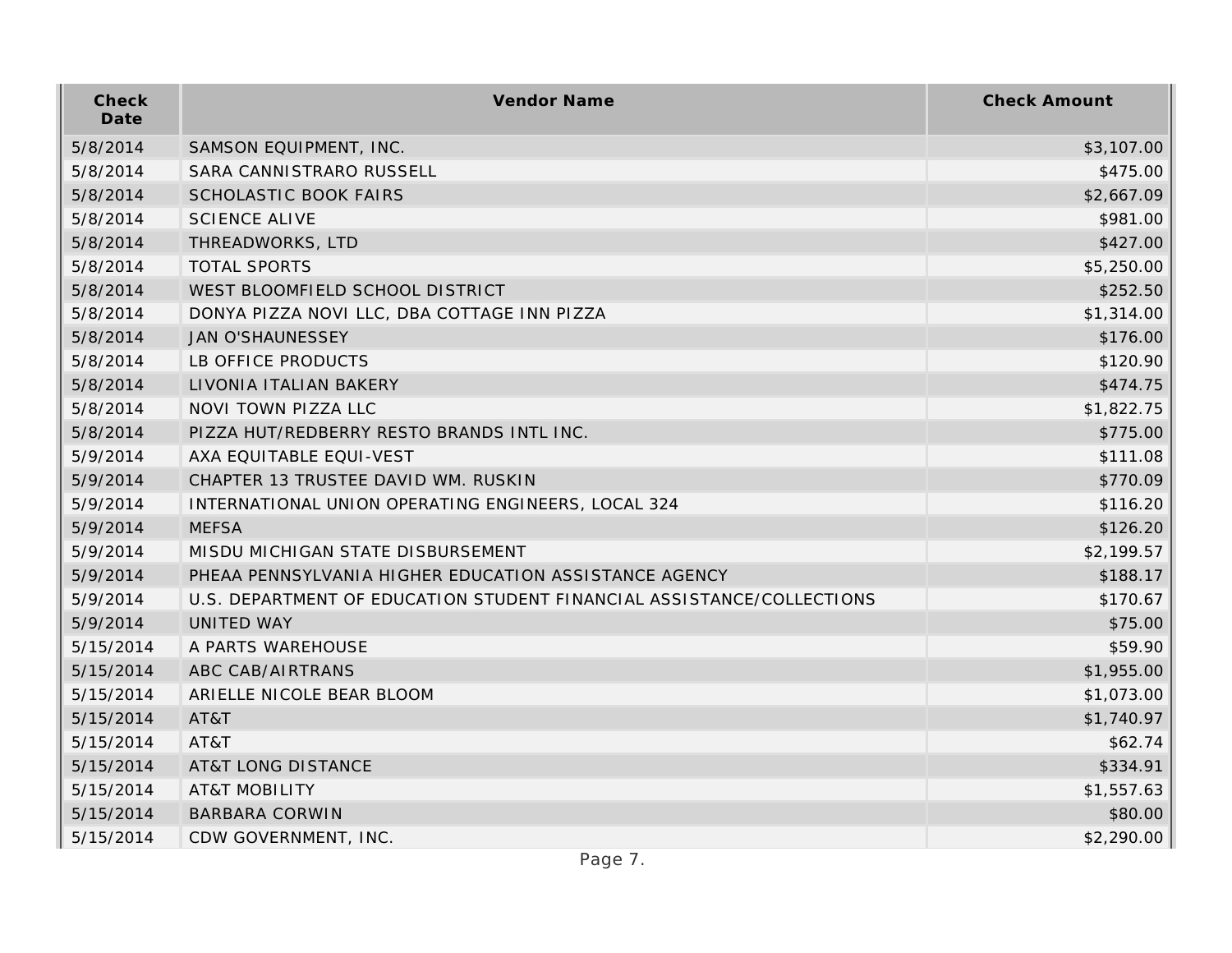| Check<br>Date | Vendor Name                                        | <b>Check Amount</b> |
|---------------|----------------------------------------------------|---------------------|
| 5/15/2014     | CITY OF NOVI WATER & SEWER DEPARTMENT              | \$0.00              |
| 5/15/2014     | CITY OF NOVI WATER & SEWER DEPARTMENT              | \$9,216.84          |
| 5/15/2014     | CLARIDGE PRODUCTS & EQUIPMENT INC.                 | \$1,642.00          |
| 5/15/2014     | COMPASS GROUP USA, INC. CHARTWELLS DINING SERVICES | \$0.00              |
| 5/15/2014     | COMPASS GROUP USA, INC. CHARTWELLS DINING SERVICES | \$91,020.11         |
| 5/15/2014     | CONTRACT PAPER GROUP, INC.                         | \$3,063.20          |
| 5/15/2014     | <b>CRATHMAN STEPHENS</b>                           | \$110.00            |
| 5/15/2014     | <b>DIANA STOTLER</b>                               | \$174.56            |
| 5/15/2014     | DIRECT ENERGY BUSINESS, INC.                       | \$583.80            |
| 5/15/2014     | DTE ENERGY                                         | \$12,074.37         |
| 5/15/2014     | <b>EDWARD FEASTER</b>                              | \$110.00            |
| 5/15/2014     | ENVIRO-CLEAN SERVICES, INC.                        | \$2,900.18          |
| 5/15/2014     | <b>ERIN LATHAM</b>                                 | \$94.86             |
| 5/15/2014     | EZSTREAM.COM SCHOLASTIC TOOLS LLC                  | \$50.00             |
| 5/15/2014     | FEDEX ACCT ***378 or ACCT ***353                   | \$86.11             |
| 5/15/2014     | <b>GERALD GORDON POTTER</b>                        | \$35.00             |
| 5/15/2014     | <b>GLYNN SCOTT MCPEAK</b>                          | \$110.00            |
| 5/15/2014     | <b>GREGORY A. CASTLE</b>                           | \$100.00            |
| 5/15/2014     | HERFF JONES, INC.                                  | \$307.12            |
| 5/15/2014     | HIGH SCHOOL REIMBURSEMENTS/REFUNDS                 | \$38.00             |
| 5/15/2014     | INTERNATIONAL BACCALAUREATE ORGANIZATION           | \$219.63            |
| 5/15/2014     | <b>JANET GRUBER</b>                                | \$23.56             |
| 5/15/2014     | <b>KRISTA SHAW</b>                                 | \$162.59            |
| 5/15/2014     | LAKE ORION SCHOOLS                                 | \$1,752.72          |
| 5/15/2014     | <b>LORI GARNER</b>                                 | \$98.49             |
| 5/15/2014     | LORI GILBO                                         | \$57.91             |
| 5/15/2014     | MARC P. LAWRENCE                                   | \$50.00             |
| 5/15/2014     | <b>MARK GREANEY</b>                                | \$110.00            |
| 5/15/2014     | <b>MARK MCGRAW</b>                                 | \$75.00             |
| 5/15/2014     | MARSHALL MUSIC                                     | \$372.00            |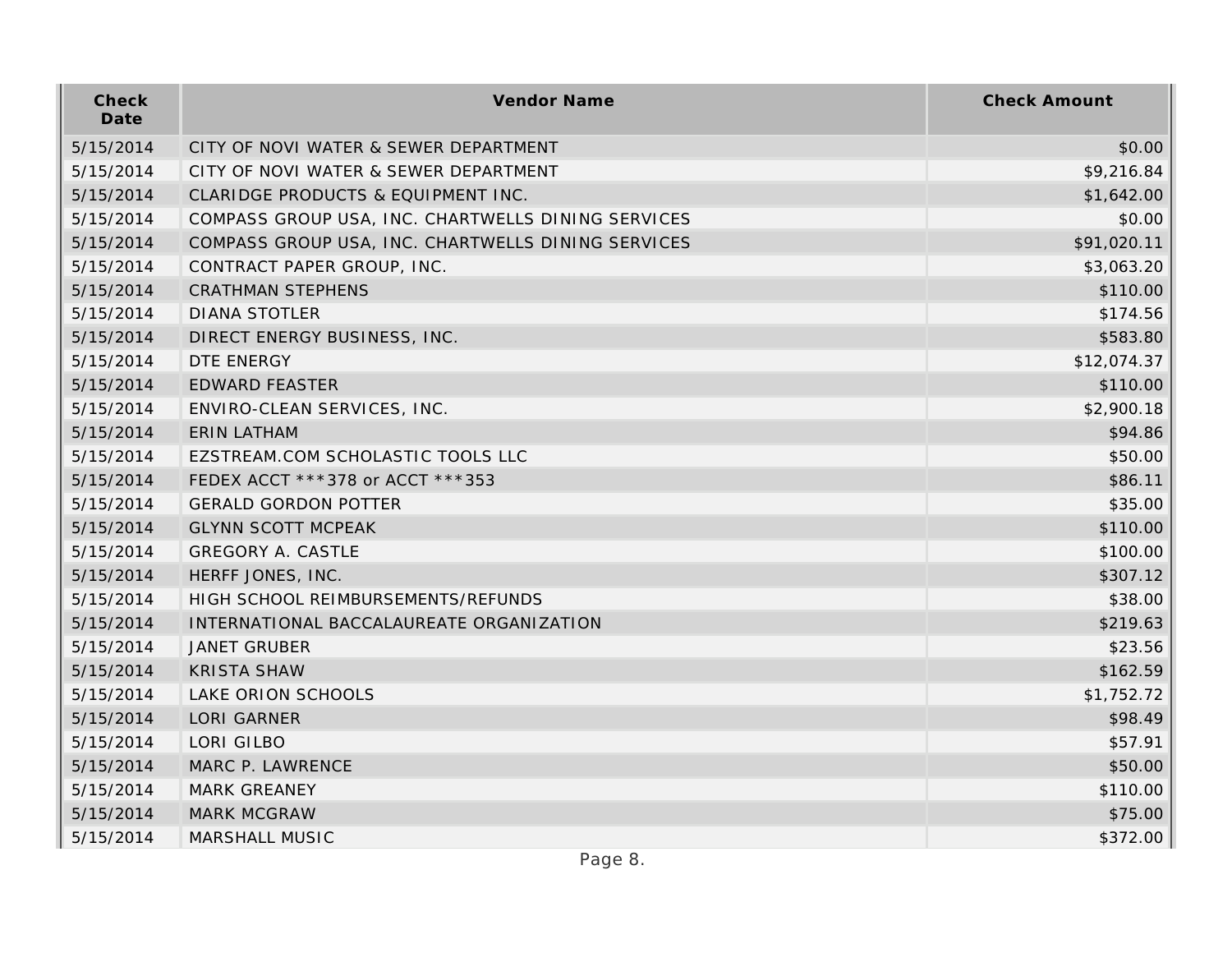| Check<br>Date | Vendor Name                             | <b>Check Amount</b> |
|---------------|-----------------------------------------|---------------------|
| 5/15/2014     | MATHESON TRI-GAS, INC.                  | \$171.10            |
| 5/15/2014     | MICHELE FERGUSON                        | \$148.42            |
| 5/15/2014     | NOVI WOODS REIMBURSEMENTS/REFUNDS       | \$890.00            |
| 5/15/2014     | OAKLAND SCHOOLS                         | \$45.00             |
| 5/15/2014     | OAKLAND SCHOOLS                         | \$14,634.00         |
| 5/15/2014     | OBJECTIX, INC.                          | \$22,400.00         |
| 5/15/2014     | ORCHARD HILLS REIMB/REFUND              | \$84.40             |
| 5/15/2014     | OSCAR W. LARSON CO                      | \$40.03             |
| 5/15/2014     | <b>PAM STARR</b>                        | \$48.06             |
| 5/15/2014     | PROVIDENCE OCCUPATIONAL HEALTH PARTNERS | \$92.00             |
| 5/15/2014     | ROGER PATTEE                            | \$60.00             |
| 5/15/2014     | SAFEWAY SHREDDING LLC                   | \$120.00            |
| 5/15/2014     | SEHI COMPUTER PRODUCTS                  | \$3,167.37          |
| 5/15/2014     | SEYED MOHSEN TEHRANISA                  | \$75.00             |
| 5/15/2014     | SHEILA HOLLY                            | \$355.96            |
| 5/15/2014     | <b>STEVEN MEDUED</b>                    | \$35.00             |
| 5/15/2014     | <b>TERRANCE LANDOSKI</b>                | \$60.00             |
| 5/15/2014     | <b>TRISHA WELLOCK</b>                   | \$115.40            |
| 5/15/2014     | UNITY SCHOOL BUS PARTS                  | \$329.16            |
| 5/15/2014     | WILLIAM F. SCHMIDT JR.                  | \$110.00            |
| 5/15/2014     | WILLIAM H. KAHN                         | \$110.00            |
| 5/16/2014     | A PARTS WAREHOUSE                       | \$229.00            |
| 5/16/2014     | ATHLETIC REIMBURSEMENTS/REFUNDS         | \$150.00            |
| 5/16/2014     | ATHLETIC REIMBURSEMENTS/REFUNDS         | \$350.00            |
| 5/16/2014     | ATHLETIC REIMBURSEMENTS/REFUNDS         | \$125.00            |
| 5/16/2014     | BELLE TIRE DISTRIBUTORS                 | \$60.00             |
| 5/16/2014     | <b>BILL SCHOFF</b>                      | \$30.00             |
| 5/16/2014     | COMPUWARE SPORTS ARENA, LLC             | \$100.00            |
| 5/16/2014     | <b>CUMMINS BRIDGEWAY LLC</b>            | \$649.06            |
| 5/16/2014     | <b>DECA IMAGES</b>                      | \$58.00             |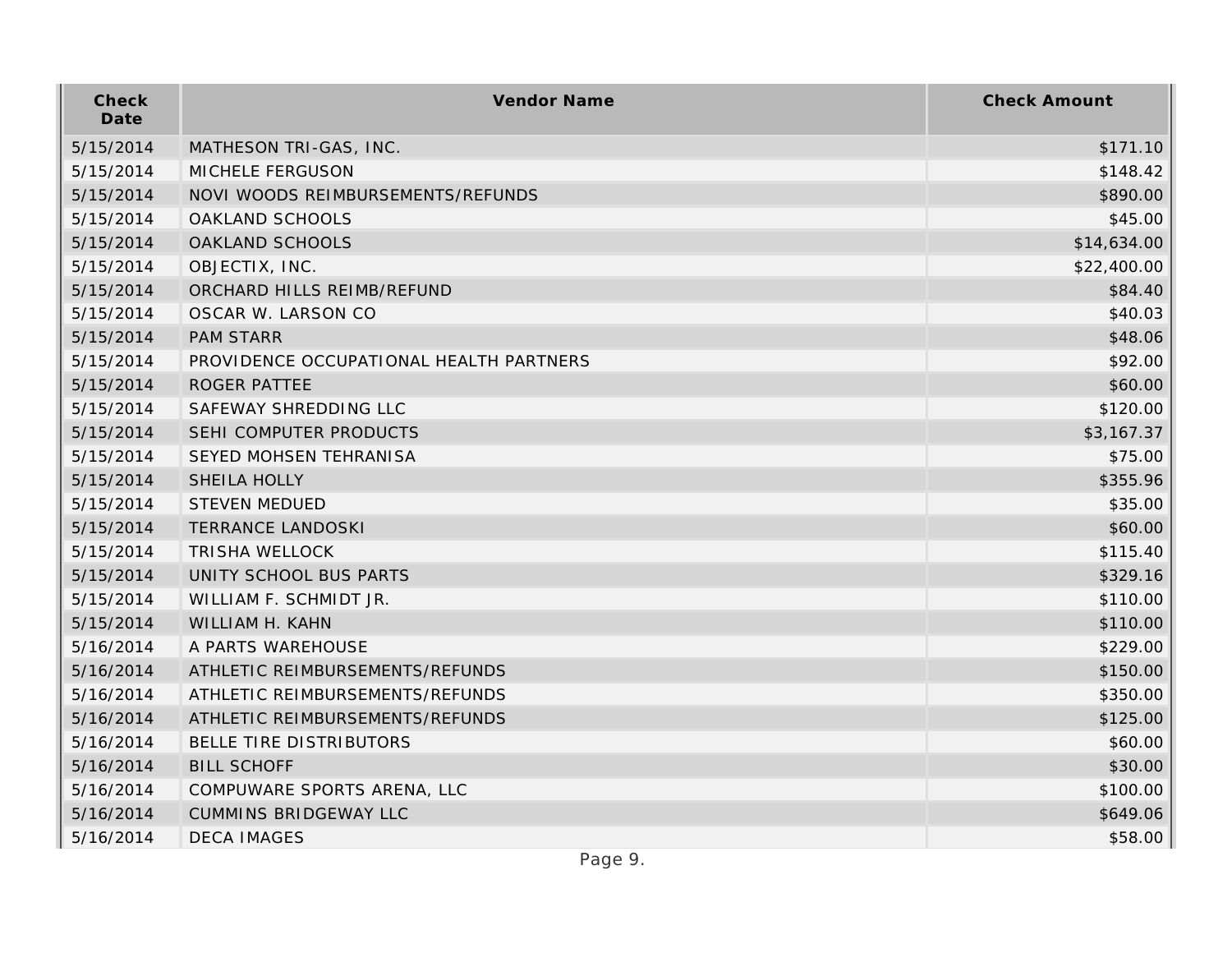| Check<br>Date | Vendor Name                                             | <b>Check Amount</b> |
|---------------|---------------------------------------------------------|---------------------|
| 5/16/2014     | DELTA COM, INC.                                         | \$30.00             |
| 5/16/2014     | <b>ERIN HARBAR</b>                                      | \$45.15             |
| 5/16/2014     | FLEETPRIDE, INC.                                        | \$358.04            |
| 5/16/2014     | GREAT LAKES AWARDS, LLC                                 | \$336.00            |
| 5/16/2014     | HOWELL HIGH SCHOOL                                      | \$120.00            |
| 5/16/2014     | JENNIFER E. HARVEY                                      | \$251.82            |
| 5/16/2014     | <b>JODI FORSTER</b>                                     | \$748.52            |
| 5/16/2014     | <b>LARRY SCAVO</b>                                      | \$513.23            |
| 5/16/2014     | <b>MARSHA REID</b>                                      | \$103.58            |
| 5/16/2014     | MEGAN CHAPIN-DUBE                                       | \$335.98            |
| 5/16/2014     | <b>SCHOLASTIC BOOK FAIRS</b>                            | \$1,701.61          |
| 5/16/2014     | SOUTH LYON HIGH SCHOOL SOUTH LYON ATHLETICS             | \$200.00            |
| 5/16/2014     | UNITY SCHOOL BUS PARTS                                  | \$199.49            |
| 5/16/2014     | US FOODS, INC.                                          | \$344.84            |
| 5/16/2014     | AMY PAQUETTE                                            | \$200.00            |
| 5/16/2014     | DONYA PIZZA NOVI LLC, DBA COTTAGE INN PIZZA             | \$1,320.00          |
| 5/16/2014     | <b>JOAN CRISTIANO</b>                                   | \$39.96             |
| 5/16/2014     | <b>KIM'S GARDENS</b>                                    | \$1,612.50          |
| 5/16/2014     | LIVONIA ITALIAN BAKERY                                  | \$272.25            |
| 5/16/2014     | NOVI TOWN PIZZA LLC                                     | \$971.75            |
| 5/16/2014     | PIZZA HUT/REDBERRY RESTO BRANDS INTL INC.               | \$743.75            |
| 5/16/2014     | NATIONAL BUSINESS SUPPLY, INC. NBS COMMERCIAL INTERIORS | \$31,033.81         |
| 5/16/2014     | S & H TRUCKING & EXCAVATING L.L.C.                      | \$54,934.20         |
| 5/16/2014     | <b>VS AMERICA INC.</b>                                  | \$45,050.80         |
| 5/21/2014     | ADN ADMINISTRATORS, INC.                                | \$3,819.80          |
| 5/21/2014     | ALLEGRA PLYMOUTH                                        | \$205.07            |
| 5/21/2014     | ANDREA JANSSEN                                          | \$75.00             |
| 5/21/2014     | ANNETTE MARIE VANDERMEY                                 | \$30.92             |
| 5/21/2014     | ATHLETIC REIMBURSEMENTS/REFUNDS                         | \$148.72            |
| 5/21/2014     | <b>BETSY ZIELINSKI</b>                                  | \$23.68             |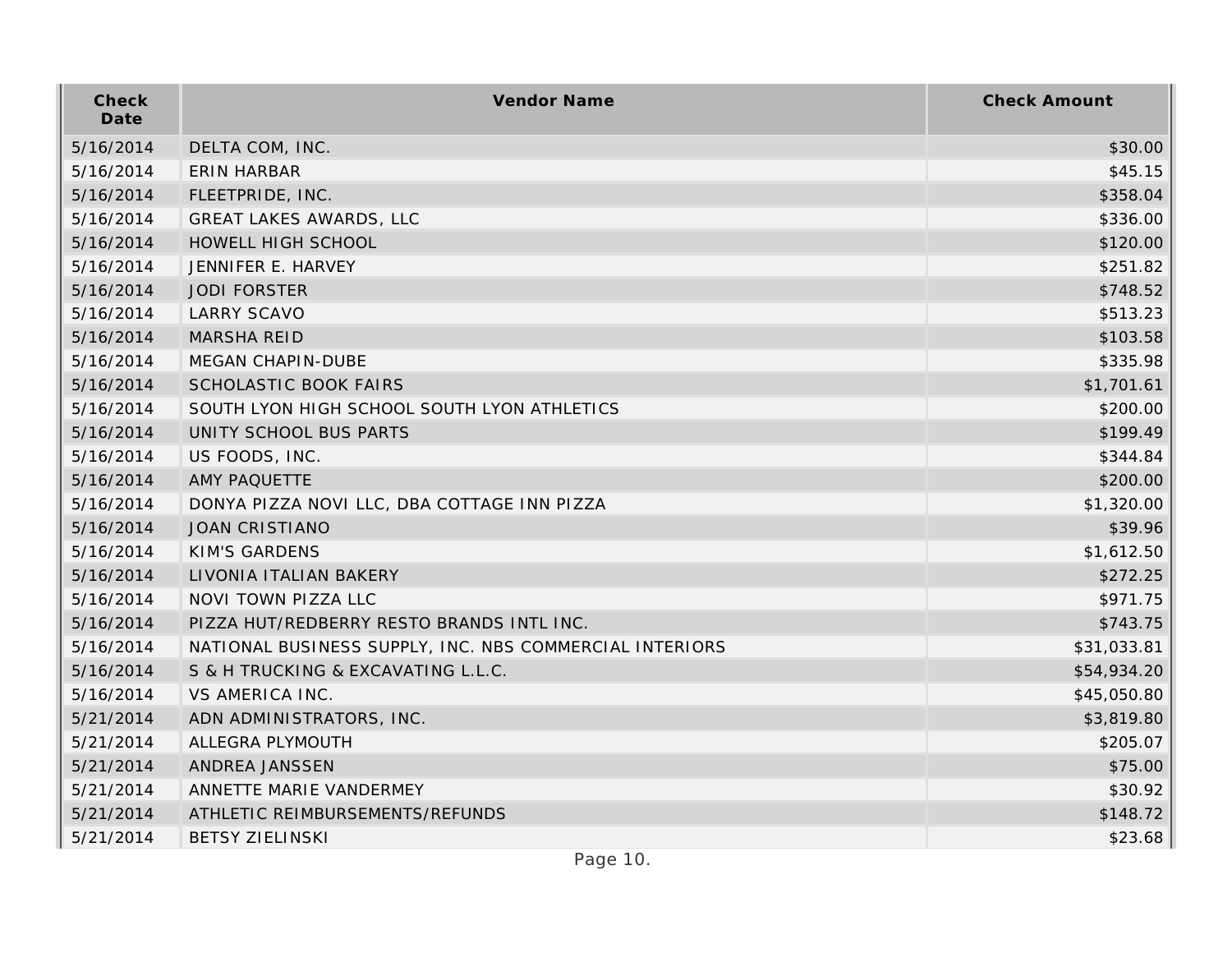| Check<br>Date | Vendor Name                                                     | <b>Check Amount</b> |
|---------------|-----------------------------------------------------------------|---------------------|
| 5/21/2014     | CARE/PRESCHOOL REFUND                                           | \$65.00             |
| 5/21/2014     | <b>CAROL LAFFERTY</b>                                           | \$163.00            |
| 5/21/2014     | <b>CARRIE REICHLEY</b>                                          | \$30.00             |
| 5/21/2014     | CDW GOVERNMENT, INC.                                            | \$300.00            |
| 5/21/2014     | <b>CHARLES HOKETT</b>                                           | \$357.50            |
| 5/21/2014     | CHARLES M. KAZALEH                                              | \$525.00            |
| 5/21/2014     | <b>CHRISTIN SMITH</b>                                           | \$78.49             |
| 5/21/2014     | CINTAS CORPORATION #31                                          | \$174.42            |
| 5/21/2014     | CONTRACT PAPER GROUP, INC.                                      | \$2,008.00          |
| 5/21/2014     | COURTNEY CHRISTOPOULOS                                          | \$31.54             |
| 5/21/2014     | <b>CUMMINS BRIDGEWAY LLC</b>                                    | \$140.76            |
| 5/21/2014     | DETROIT LACROSSE COMPANY                                        | \$372.50            |
| 5/21/2014     | DIRECT ENERGY BUSINESS, INC.                                    | \$0.00              |
| 5/21/2014     | DIRECT ENERGY BUSINESS, INC.                                    | \$48,007.34         |
| 5/21/2014     | DISTRICT REIMBURSEMENTS/REFUNDS                                 | \$3,750.00          |
| 5/21/2014     | <b>DONNA COLLINS</b>                                            | \$500.00            |
| 5/21/2014     | EXELON CORPORATION CONSTELLATION NEW ENERGY - GAS DIVISION, LLC | \$0.00              |
| 5/21/2014     | EXELON CORPORATION CONSTELLATION NEW ENERGY - GAS DIVISION, LLC | \$54,102.26         |
| 5/21/2014     | GREGORY J. OCKERMAN GRACON PORTRAIT STUDIO                      | \$108.00            |
| 5/21/2014     | HADLEY'S TOWING LLC                                             | \$175.00            |
| 5/21/2014     | HARTLAND HIGH SCHOOL                                            | \$175.00            |
| 5/21/2014     | HOEKSTRA TRANSPORTATION, INC.                                   | \$93.83             |
| 5/21/2014     | <b>JAMES FRY</b>                                                | \$64.92             |
| 5/21/2014     | <b>JUSTIN TATSAK</b>                                            | \$75.00             |
| 5/21/2014     | KIMBERLY R. NORRIS                                              | \$500.00            |
| 5/21/2014     | LAURA A. LLOYD                                                  | \$22.40             |
| 5/21/2014     | LAWRENCE W. GRANT                                               | \$35.00             |
| 5/21/2014     | LB OFFICE PRODUCTS                                              | \$147.85            |
| 5/21/2014     | LIFE INSURANCE COMPANY OF NORTH AMERICA CIGNA GROUP INSURANCE   | \$19,715.41         |
| 5/21/2014     | MELANIE S. SCHMITT                                              | \$600.00            |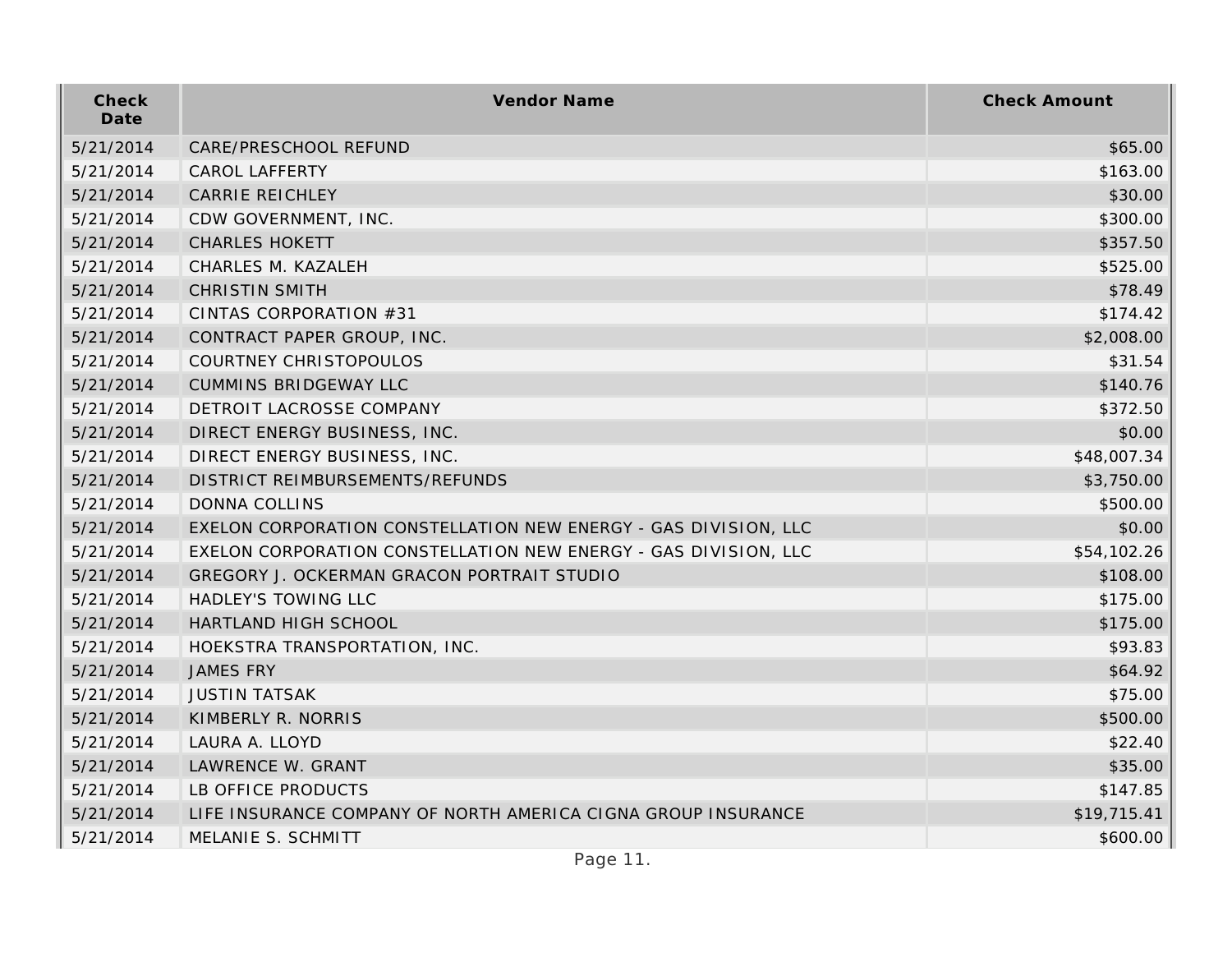| Check<br>Date | Vendor Name                                                                             | <b>Check Amount</b> |
|---------------|-----------------------------------------------------------------------------------------|---------------------|
| 5/21/2014     | MESSA MICHIGAN EDUCATION SPECIAL SERVICES ASSOC.                                        | \$528,358.37        |
| 5/21/2014     | MICHAEL ROSKAMP ARTISTIC ATTITUDES                                                      | \$45.00             |
| 5/21/2014     | MICHELLE DONBERGER                                                                      | \$91.67             |
| 5/21/2014     | <b>MICHIGAN CAT</b>                                                                     | \$2,963.09          |
| 5/21/2014     | MIDDLE CITIES RISK MANAGEMENT TRUST                                                     | \$20.64             |
| 5/21/2014     | MIDLAND RESORT & CONVENTION CENTER                                                      | \$756.00            |
| 5/21/2014     | <b>NADER GHOUJEGHI</b>                                                                  | \$85.00             |
| 5/21/2014     | PAUL S. SCHULTZ                                                                         | \$75.00             |
| 5/21/2014     | RAY WASHINGTON                                                                          | \$45.00             |
| 5/21/2014     | REALLY GOOD STUFF, INC.                                                                 | \$222.38            |
| 5/21/2014     | RICK GREEN                                                                              | \$44.36             |
| 5/21/2014     | ROBERT SORNSON EARLY LEARNING FOUNDATION                                                | \$7,500.00          |
| 5/21/2014     | ROBOTICS REIMBURSEMENT                                                                  | \$11,370.79         |
| 5/21/2014     | ROBOTICS REIMBURSEMENT                                                                  | \$57.72             |
| 5/21/2014     | ROBOTICS REIMBURSEMENT                                                                  | \$401.13            |
| 5/21/2014     | ROBOTICS REIMBURSEMENT                                                                  | \$148.56            |
| 5/21/2014     | ROBOTICS REIMBURSEMENT                                                                  | \$51.22             |
| 5/21/2014     | ROBOTICS REIMBURSEMENT                                                                  | \$241.96            |
| 5/21/2014     | ROBOTICS REIMBURSEMENT                                                                  | \$250.00            |
| 5/21/2014     | SANDRA M. BRASIL                                                                        | \$29.12             |
| 5/21/2014     | SCHOOLPICTURES.COM                                                                      | \$3,021.74          |
| 5/21/2014     | SHANNON E. HADLEY                                                                       | \$108.00            |
| 5/21/2014     | SHEILA SOVEL                                                                            | \$108.29            |
| 5/21/2014     | SUPERIOR AUTOMOTIVE GROUP, INC. DBA BRIGHTON MAZDA, SUPERIOR COLLISION<br><b>CENTER</b> | \$5,817.54          |
| 5/21/2014     | <b>SUSAN MCDONALD</b>                                                                   | \$81.76             |
| 5/21/2014     | TANGLEWOOD GOLF COURSE                                                                  | \$150.00            |
| 5/21/2014     | <b>VESCO OIL CORPORATION</b>                                                            | \$240.00            |
| 5/21/2014     | WW WILLIAMS MIDWEST INC. DBA WW WILLIAMS                                                | \$4,541.84          |
| 5/22/2014     | ARIELLE NICOLE BEAR BLOOM                                                               | \$807.36            |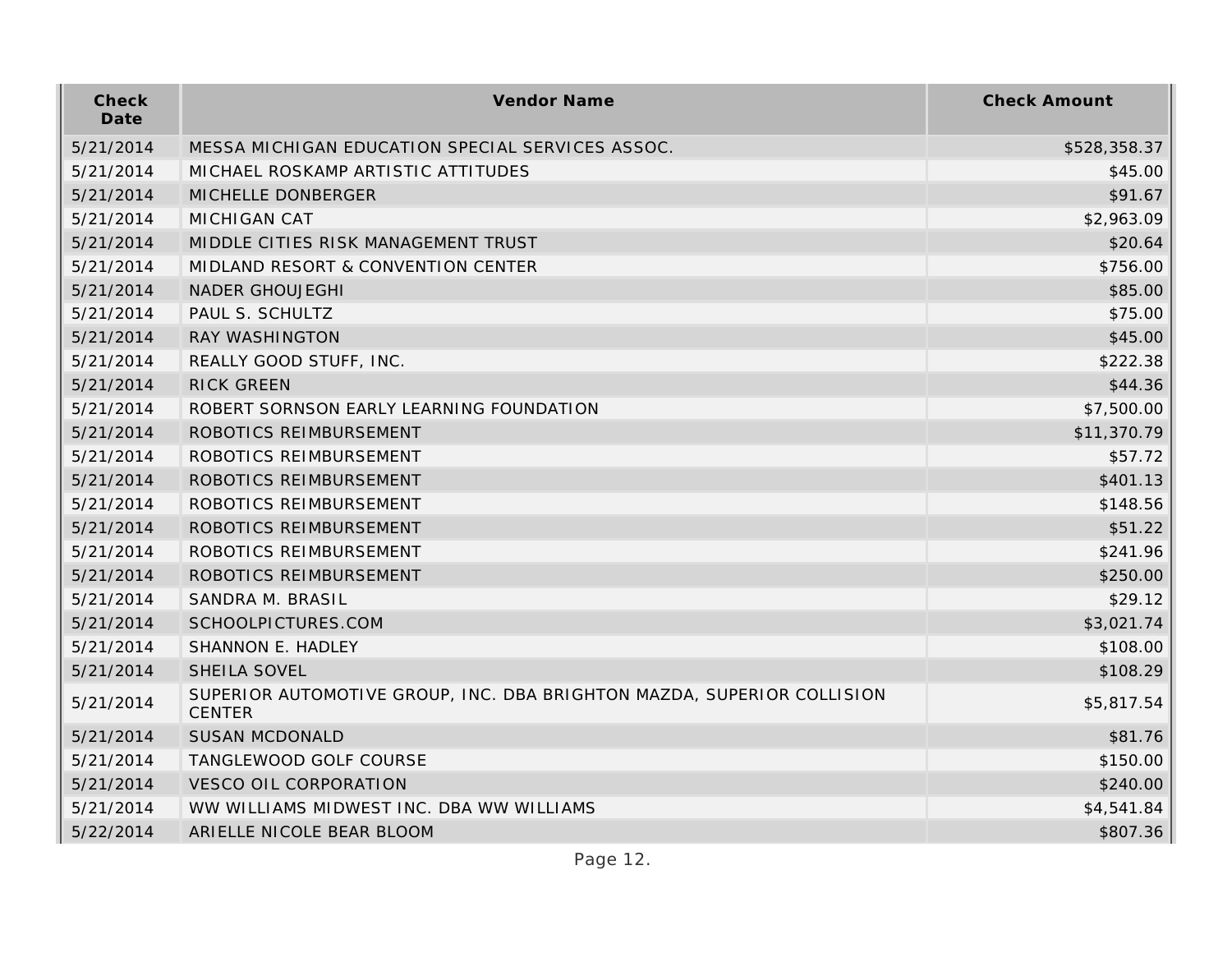| Check<br>Date | Vendor Name                                                           | <b>Check Amount</b> |
|---------------|-----------------------------------------------------------------------|---------------------|
| 5/22/2014     | ATHLETIC REIMBURSEMENTS/REFUNDS                                       | \$200.00            |
| 5/22/2014     | ATHLETIC REIMBURSEMENTS/REFUNDS                                       | \$200.00            |
| 5/22/2014     | ATHLETIC REIMBURSEMENTS/REFUNDS                                       | \$89.21             |
| 5/22/2014     | <b>CATHY CLOKE</b>                                                    | \$40.00             |
| 5/22/2014     | <b>CHRIS TYRPAK</b>                                                   | \$32.02             |
| 5/22/2014     | CHRISTOPHER LEE DENEEN                                                | \$600.00            |
| 5/22/2014     | CITY OF NOVI TREASURER'S OFFICE                                       | \$1,069.20          |
| 5/22/2014     | CLARKSTON HIGH SCHOOL ATHLETICS                                       | \$95.00             |
| 5/22/2014     | DETROIT LACROSSE COMPANY                                              | \$750.00            |
| 5/22/2014     | ELIZABETH SZKRYBALO                                                   | \$294.91            |
| 5/22/2014     | ENVIRO-CLEAN SERVICES, INC.                                           | \$3,651.60          |
| 5/22/2014     | ETSUKO MARIA ROY BABA LANGUAGE SERVICES                               | \$100.00            |
| 5/22/2014     | FORESIGHT GROUP, INC.                                                 | \$11,652.87         |
| 5/22/2014     | <b>GREGORY L. LOUGHRIGE</b>                                           | \$247.00            |
| 5/22/2014     | HR STAFFING TEAM LLC dba ENTECH STAFFING SOL./ENTECH MEDICAL STAFFING | \$7,287.50          |
| 5/22/2014     | THE ITALIAN AMERICAN BANQUET CENTER OF LIVONIA                        | \$852.00            |
| 5/22/2014     | MCGRUFF SAFE KIDS                                                     | \$228.76            |
| 5/22/2014     | <b>MIKE AKOURI</b>                                                    | \$300.56            |
| 5/22/2014     | PEDIATRIC HEALTH CONSULTANTS, INC.                                    | \$18,405.48         |
| 5/22/2014     | RACHEL SCHUMANN                                                       | \$55.97             |
| 5/22/2014     | SCHOLASTIC CLASSROOM MAGAZINES SCHOLASTIC INC.                        | \$4,212.10          |
| 5/22/2014     | <b>SHARON FILLIPPS</b>                                                | \$291.46            |
| 5/22/2014     | TRI-C PUBLICATIONS                                                    | \$1,649.00          |
| 5/22/2014     | CAROL MILLER                                                          | \$200.00            |
| 5/22/2014     | DONYA PIZZA NOVI LLC, DBA COTTAGE INN PIZZA                           | \$1,620.00          |
| 5/22/2014     | KATHLEEN LOMBARDI                                                     | \$200.00            |
| 5/22/2014     | KIM'S GARDENS                                                         | \$1,612.50          |
| 5/22/2014     | LIVONIA ITALIAN BAKERY                                                | \$492.75            |
| 5/22/2014     | MICHELLE SANKOVIC                                                     | \$197.17            |
| 5/22/2014     | NOVI TOWN PIZZA LLC                                                   | \$1,575.50          |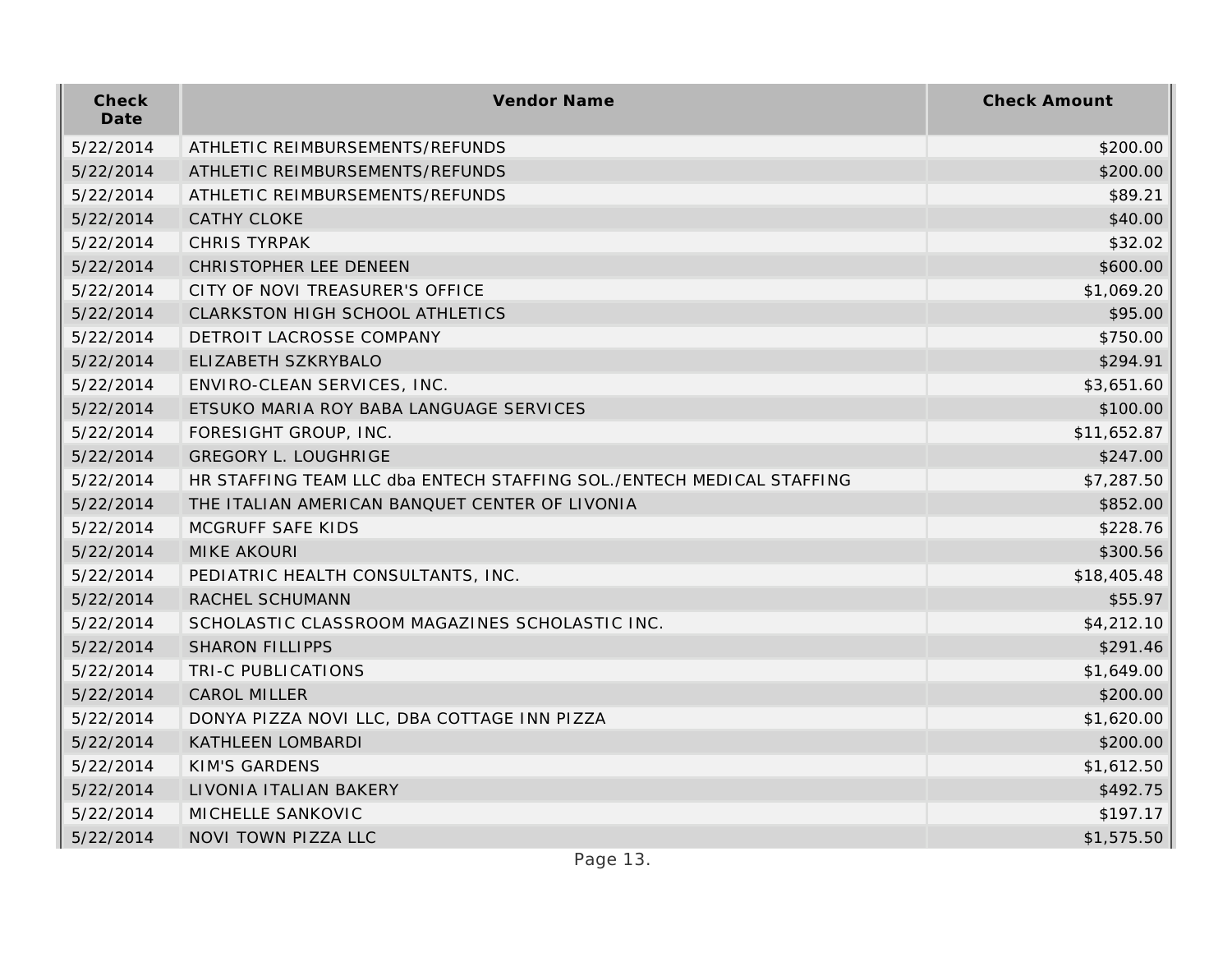| Check<br>Date | Vendor Name                                                           | <b>Check Amount</b> |
|---------------|-----------------------------------------------------------------------|---------------------|
| 5/22/2014     | PIZZA HUT/REDBERRY RESTO BRANDS INTL INC.                             | \$1,125.00          |
| 5/23/2014     | AARON D. COX                                                          | \$281.10            |
| 5/23/2014     | AXA EQUITABLE EQUI-VEST                                               | \$111.08            |
| 5/23/2014     | CHAPTER 13 TRUSTEE DAVID WM. RUSKIN                                   | \$770.09            |
| 5/23/2014     | INTERNATIONAL UNION OPERATING ENGINEERS, LOCAL 324                    | \$116.20            |
| 5/23/2014     | MISDU MICHIGAN STATE DISBURSEMENT                                     | \$2,022.14          |
| 5/23/2014     | PHEAA PENNSYLVANIA HIGHER EDUCATION ASSISTANCE AGENCY                 | \$172.37            |
| 5/23/2014     | U.S. DEPARTMENT OF EDUCATION STUDENT FINANCIAL ASSISTANCE/COLLECTIONS | \$170.67            |
| 5/23/2014     | <b>UNITED WAY</b>                                                     | \$75.00             |
| 5/29/2014     | A PARTS WAREHOUSE                                                     | \$139.95            |
| 5/29/2014     | ARIELLE NICOLE BEAR BLOOM                                             | \$681.50            |
| 5/29/2014     | <b>ASHLEY LUSSENDEN</b>                                               | \$59.78             |
| 5/29/2014     | AT&T                                                                  | \$1,781.31          |
| 5/29/2014     | ATHLETIC REIMBURSEMENTS/REFUNDS                                       | \$150.00            |
| 5/29/2014     | <b>BAKER'S OF MILFORD</b>                                             | \$100.00            |
| 5/29/2014     | THE BANK OF NEW YORK MELLON                                           | \$565.75            |
| 5/29/2014     | <b>BARBARA ZIMMERMAN</b>                                              | \$281.42            |
| 5/29/2014     | CALLOWAY HOUSE, INC.                                                  | \$167.84            |
| 5/29/2014     | CARE/PRESCHOOL REFUND                                                 | \$47.60             |
| 5/29/2014     | <b>CAROL MULHALL</b>                                                  | \$35.94             |
| 5/29/2014     | <b>CHRISTIAN JOHNSON</b>                                              | \$1,000.00          |
| 5/29/2014     | CINTAS CORPORATION #31                                                | \$87.21             |
| 5/29/2014     | CONTRACT PAPER GROUP, INC.                                            | \$2,008.00          |
| 5/29/2014     | COURTNEY CHRISTOPOULOS                                                | \$31.00             |
| 5/29/2014     | COYOTE GOLF CLUB                                                      | \$160.00            |
| 5/29/2014     | <b>CUMMINS BRIDGEWAY LLC</b>                                          | \$924.81            |
| 5/29/2014     | CYNTHIA VALENTINE                                                     | \$240.80            |
| 5/29/2014     | DARBY HOPPENSTEDT                                                     | \$25.62             |
| 5/29/2014     | DAVE COSMAN                                                           | \$33.43             |
| 5/29/2014     | DAVID JOHN BEATON                                                     | \$1,000.00          |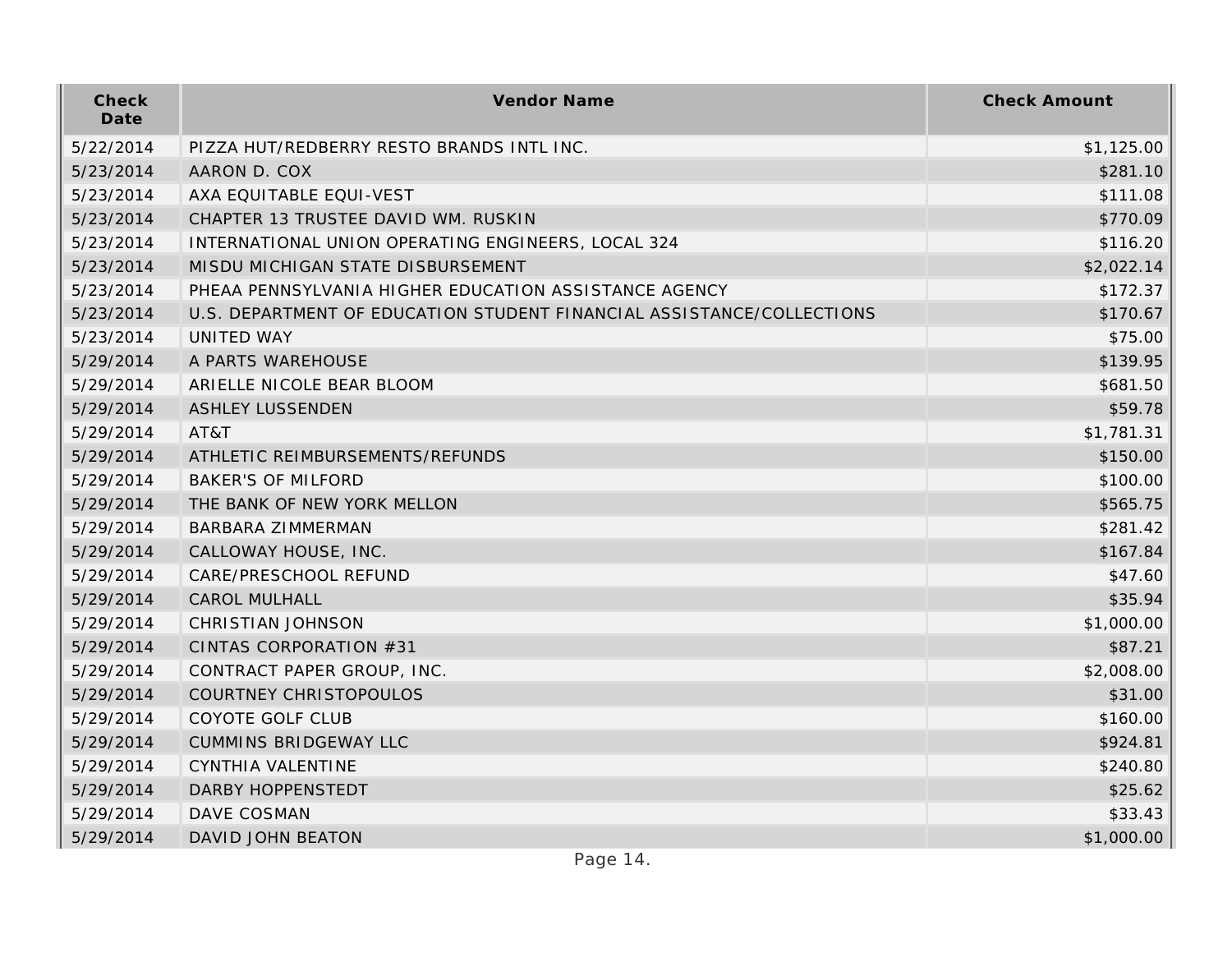| Check<br>Date | Vendor Name                                                             | <b>Check Amount</b> |
|---------------|-------------------------------------------------------------------------|---------------------|
| 5/29/2014     | DEBORAH E. KARABEES-BETTS                                               | \$125.00            |
| 5/29/2014     | <b>DENNIS BETTS</b>                                                     | \$65.00             |
| 5/29/2014     | <b>DIANA STOTLER</b>                                                    | \$199.50            |
| 5/29/2014     | DISTRICT REIMBURSEMENTS/REFUNDS                                         | \$81.64             |
| 5/29/2014     | DISTRICT REIMBURSEMENTS/REFUNDS                                         | \$106.00            |
| 5/29/2014     | DONALD FREDERICK MELCHING                                               | \$110.00            |
| 5/29/2014     | DTE ENERGY                                                              | \$0.00              |
| 5/29/2014     | DTE ENERGY                                                              | \$11,850.59         |
| 5/29/2014     | EASTERN MICHIGAN UNIVERSITY                                             | \$1,097.25          |
| 5/29/2014     | ENVIRO-CLEAN SERVICES, INC.                                             | \$724.20            |
| 5/29/2014     | <b>ERIN BOEDEKER</b>                                                    | \$146.80            |
| 5/29/2014     | <b>ERIN HARBAR</b>                                                      | \$56.65             |
| 5/29/2014     | <b>EVA ANDREWS</b>                                                      | \$110.00            |
| 5/29/2014     | EXECUTIVE ENERGY SERVICES, LLC ATTN: ACCOUNTS RECEIVABLE                | \$400.00            |
| 5/29/2014     | FEDEX ACCT ***378 or ACCT ***353                                        | \$223.21            |
| 5/29/2014     | <b>FUMIKO CHIRDON</b>                                                   | \$45.00             |
| 5/29/2014     | <b>GARRETT GREEN</b>                                                    | \$1,250.00          |
| 5/29/2014     | <b>GRAND RAPIDS PUBLIC SCHOOLS</b>                                      | \$7,548.00          |
| 5/29/2014     | HR STAFFING TEAM LLC dba ENTECH STAFFING SOL./ENTECH MEDICAL STAFFING   | \$1,842.50          |
| 5/29/2014     | HSS NORTON SHORES HOTEL, LLC, A DELAWARE LLC CO. FAIRFIELD INN & SUITES | \$1,156.05          |
| 5/29/2014     | HUMANEX VENTURES LLC                                                    | \$1,400.00          |
| 5/29/2014     | JANICE WEAVER LLC NAEHS (NATIONAL ADULT EDUCATION HONO SOCIETY)         | \$175.00            |
| 5/29/2014     | <b>JENNIFER COLBY</b>                                                   | \$32.49             |
| 5/29/2014     | <b>JODI FORSTER</b>                                                     | \$752.19            |
| 5/29/2014     | <b>JOHN DELUYCK</b>                                                     | \$45.00             |
| 5/29/2014     | <b>JUDY SAUER</b>                                                       | \$363.37            |
| 5/29/2014     | L IMAGES                                                                | \$2,530.41          |
| 5/29/2014     | <b>MARK KUJACZNSKI</b>                                                  | \$45.00             |
| 5/29/2014     | <b>MARSHA REID</b>                                                      | \$620.00            |
| 5/29/2014     | MATHESON TRI-GAS, INC.                                                  | \$287.99            |